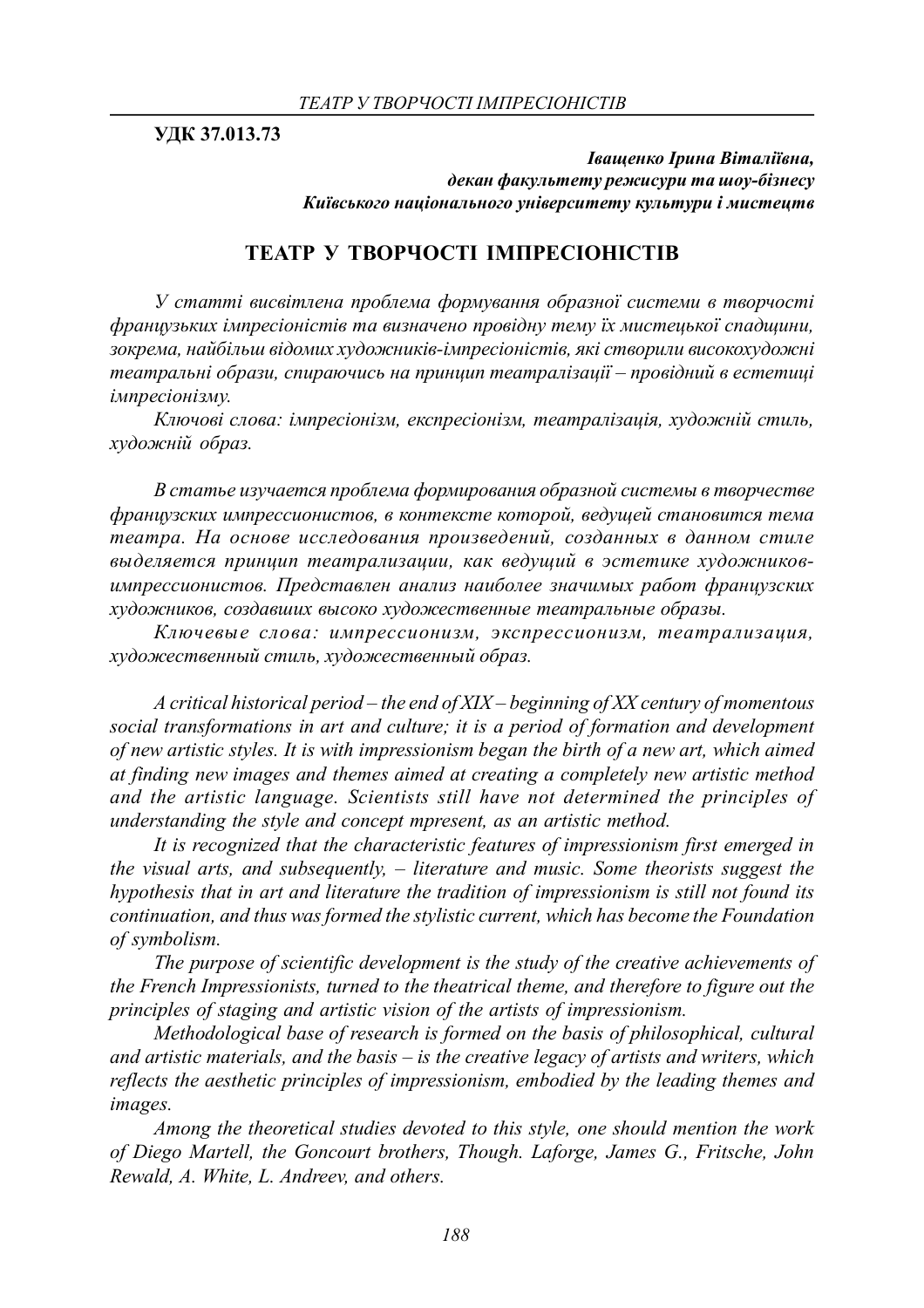*One of the first addressed the justification of the principles of impressionism by the critic Diego Martell. The problem of the formation of a new direction in art as a phenomenon, attracted the attention of E. Zola and the Goncourt brothers («Diaries»), and in monographs John Rewald «History of impressionism», the author tried to systematize biographical materials and to characterize the conditions for the creation of works of leading artists and, most importantly, to build up a picture of the era in General, while highlighting the personality of the artist and influence his environment.*

*Quite original for the style understanding is the philosophical approach. Schlaff, who focused on the interaction of two surfaces – external and internal world of personality, which are mirrored in each other. The attitude expressed multicolor palette and brightness plexus, filled with joy and happiness. This positivist worldview has become one of the main features of artistic thinking of the Impressionists.*

*The emergence of impressionism, with which, in fact, begins modern art, was due to the conflict and complex socio-historical situation faced by European society. And despite this, the artistic life of France, lived a full life and bright artistic personality are stepping up in his work the search for a new aesthetics. For example, in the visual arts wirsenius paintings C. Monet, A. Renoir, C. Pissarro, A. Sisley, E. Degas, etc. The same thing happens in music and literature.*

*The Impressionists have strengthened in the art of sensuality, which was later the basis of artistic expressionism. Consequently, the emotional palette of French artists is not only versatile, but also elegant emotional shades that really affects the viewer. The same thing happens with him in the theater when the scene played out the play, and he (the audience) empathize, sense what he saw. To feel part of it! is the principle of compositional expressiveness of the impressionist.*

*One of the most prominent artists of the impressionist Auguste Renoir, immersed in a theatrical atmosphere, where he found the subjects and themes for his paintings. For example, V. Renoir wrote three portraits of the actress Jeanne of Samara, before making a lot of sketches; Toulouse - Lautrec – portrait of the flamboyant actress Henri Samara, which debuted on the stage of the comedie francaise in 1875 in the Comedy «Tartuffe» by J.-Like. Moliere, playing Dorno, and in the plays: «the Bourgeois gentleman» – Nicole; «the Imaginary patient» – Toinette; «don Juan» – Charlotte. And despite the comedic supporting roles, she was able to reveal his acting talent, and refined artistic nature of the character that has inspired the artist to create paintings.*

*In 1874, the artist writes one of the most famous works – «In the box», which has changed the concept of the perception of theatrical space – the actor and the audience become equal partners, moreover now the actor looks into the hall, where played the show, life is interpreted as a theatrical performance, with its own plot and characters.*

*Such a mirror reflection of the stage and the hall are inherent and E. Manet. The plot of the painting «a Bar at the Folies Berger» is the creative peak of an artist played in the huge mirror behind the girls behind the bar. It's like the viewer is watching on the big stage, attack the canvas in a kind of panorama of the life of Montmartre.*

*Many of the works of A. Renoir – scenes from the life of Parisian Bohemia: «Breakfast of the rowers», «Ball at the Moulin de La Galette», «Dance in Bugul»,*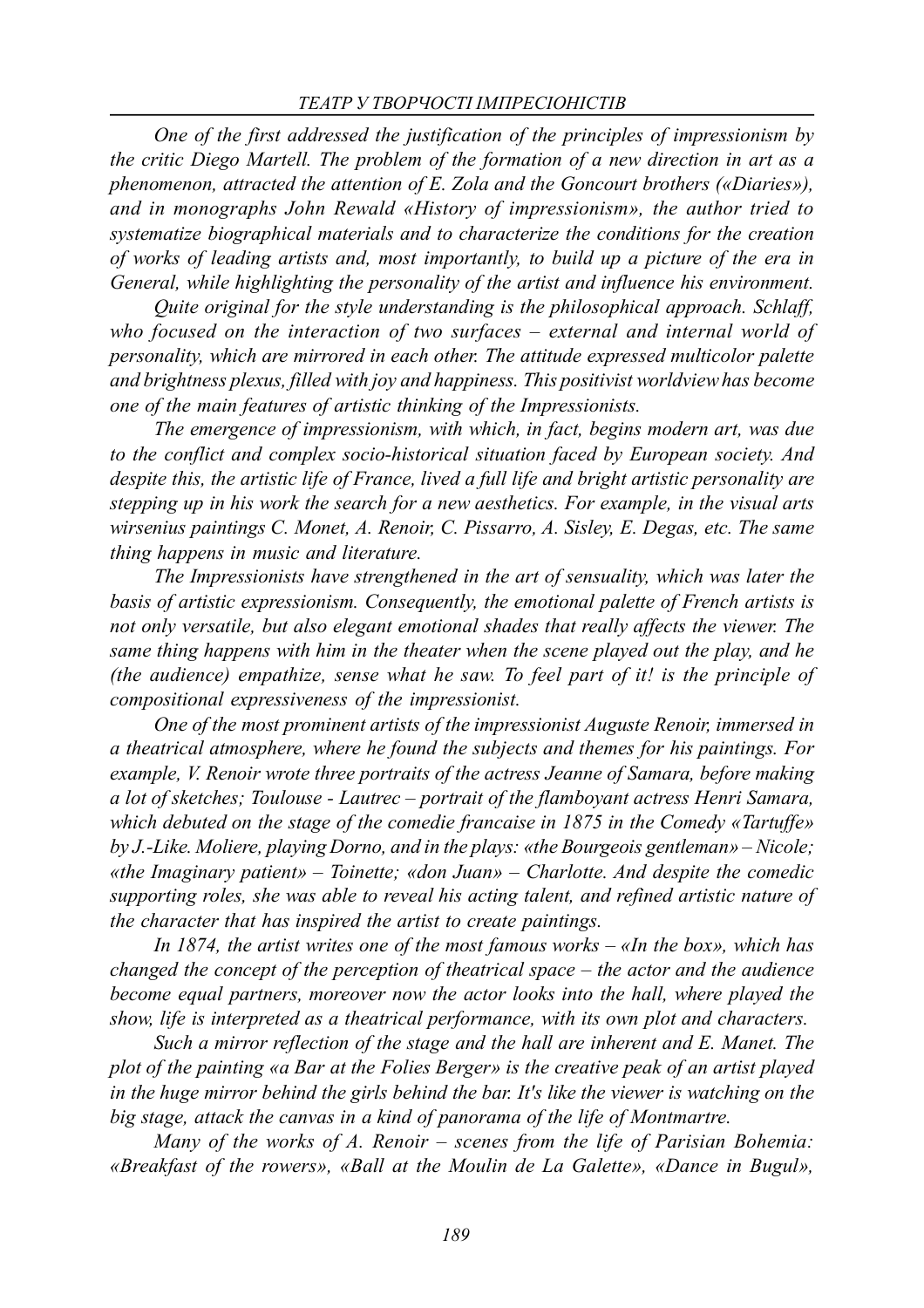*«Parasols», which, perhaps, changing the staging is fun and happy theatrical performances. American artist-mpresent Mary cassatt also involved the theme of the auditorium. Known, for example, her painting "theater In a box" (1882).*

*The most striking example of impressionism – the stage Edgar Degas, the Artist who was copied on the canvas moments from the life of a dancer or the environment – ballet classes, theatre, variety shows and the like.*

*The theatre created by Degas, is present in two planes and the artist dramatizes each of them: pink and blue ballerinas in the paintings of «Dancer on stage», «Dancers in pink», «Ballerina in blue» and in a counterbalance – in pictures «Ballet school», «dance Lesson», «the rehearsal room», «ballet class», elevates the scenes and shows the other side of the ballet world, filled with work, hard work, fatigue and frustration.*

*The artist is a realistic reflection of reality, characters and movements, attains a rational compositions, skillfully plays with color. In contrast to the others, Th. Degas is interested in man and the universe that surrounds it.*

*Yes, actually, we can describe all, without exception, the Impressionists, because they sought to recreate the world through the prism of their own aesthetics and theatricality of life – the principle of their work. And despite that took impressionism in art history, a fairly short period of time, and yet he made his contribution to the evolution of art and culture of postmodernism.*

Переломний історичний період – кін. ХІХ – поч. ХХ стст., ознаменований важливими соціальними перетворюваннями в мистецтві і культурі; це період становлення і розвитку нових художніх стилів. Саме з імпресіонізму розпочалося зародження нового мистецтва, яке спрямоване на пошук нових образів і тем, націлене на створення абсолютно нового художнього методу та художньої мови. Науковці й досі не визначили принципи осмислення стилю і концепції імпресіоналізму, як художнього методу.

Визнано, що характерні імпресіонізму риси вперше сформувалися в образотворчому мистецтві, а згодом, – літературі та музиці. Деякі теоретики пропонують гіпотезу, що в образотворчому мистецтві та літературі традиції імпресіонізму все ж не знайшли свого продовження, а, відтак, сформувалася стилістична течія, яка стала фундаментом символізму. Принаймні, цю думку відстоюють провідні літературознавці та музикознавців. Темою для дискусій залишилася і проблема, пов'язана з національними особливостями імпресіонізму в творчості митців, вивчення їх стилістичного та художнього новаторства, засобів творення художнього образу. Все це можливе лише при умові визначення художніх принципів у творчості представників імпресіонізму.

Метою наукової статті є дослідження творчих набутків французьких імпресіоністів, що зверталися до театральної теми, а , відтак, з'ясувати, засади театралізації та її художнє бачення митцями імпресіонізму.

Методологічна база дослідження сформована на основі філософських, культурологічних та мистецтвознавчих матеріалах, а основою – є творча спадщина митців та літераторів, в якій відображені принципи естетики імпресіонізму, втілені провідні теми та образи.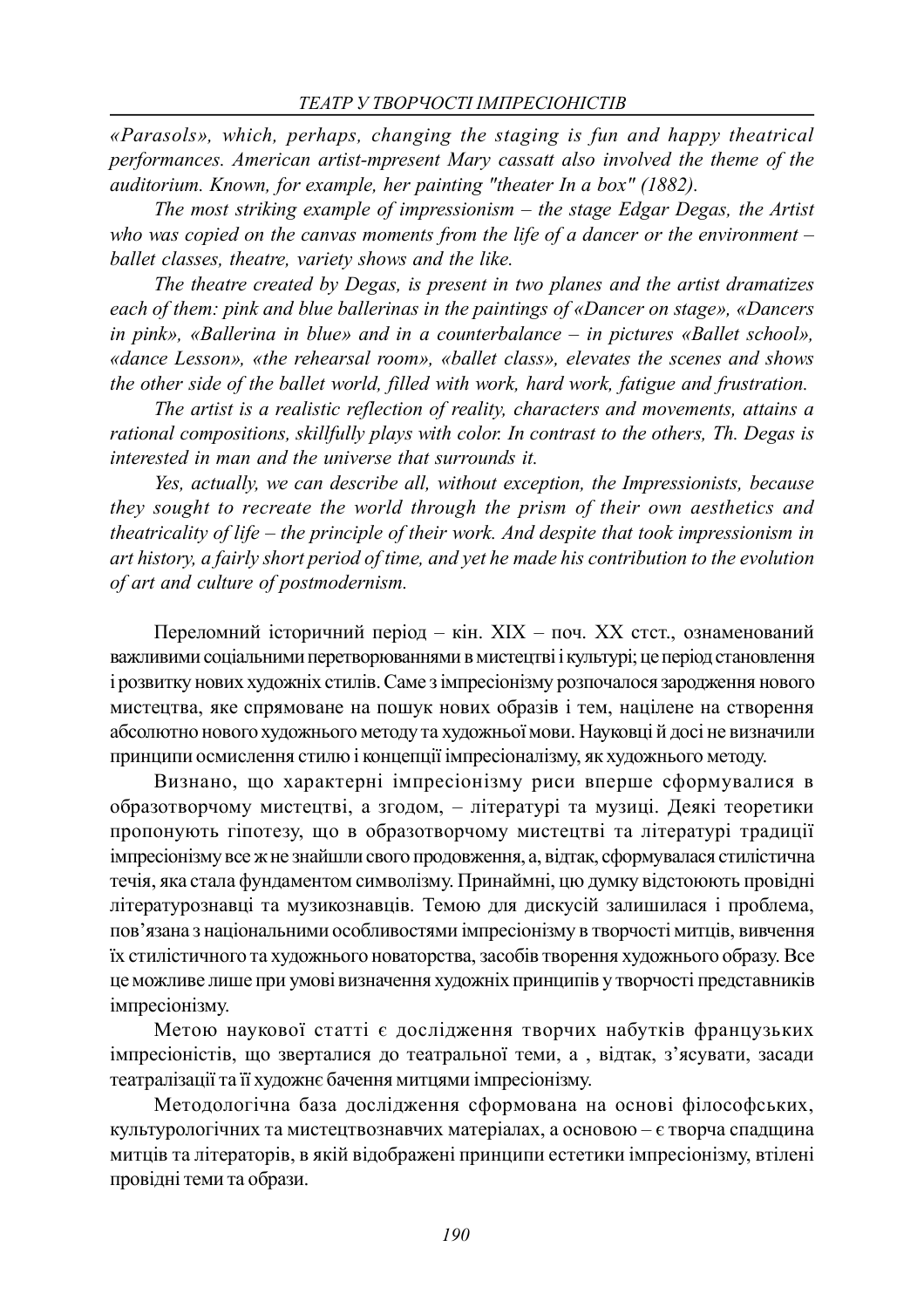Серед теоретичних досліджень, присвячених вивченню цього стилю, слід назвати роботи Дієго Мартеллі, братів Гонкур, Ж. Лафорга, Г. Джеймса, Фріче, Джона Ревалда, О. Бєлого, Л. Андрєєва та ін.

Одним з першим звернувся до обґрунтування засад імпресіонізму критик Дієго Мартеллі. Проблема становлення нового напрямку в мистецтві як феномену, привернула увагу і Е. Золя та братів Гонкур («Щоденники»), а в монографії Джона Ревалда «Історія імпресіонізму», автор намагався систематизувати біографічні матеріали та охарактеризувати умови створення провідних творів митців а, найголовніше, відтворити картину епохи в цілому, виділивши при цьому особистість художника та вплив його оточення.

Досить оригінальним для розуміння стилю є філософський підхід І. Шлафа, який акцентував увагу на взаємодії двох площин – зовнішнього і внутрішнього світу особистості, які дзеркально відображаються один в одному. Світосприйняття, виражене багатокольоровою палітрою і яскравістю сплетіння, сповнене радістю і щастям. Подібний позитивізм світосприйняття став однією з головних ознак художнього мислення імпресіоністів.

«Сутність естетики імпресіонізму – в дивовижному вмінні сконденсувати красу, висвітлити глибину унікального явища, факту і відтворити поетику реальності, яка перевтілилася, зігріта теплом людської душі. Так виникає якісно інший, естетично привабливий, насичений одухотвореним сяйвом світ» [2].

Поява імпресіонізму, з якого, власне, і починається сучасне мистецтво, було обумовлено конфліктами та складною соціально-історичною ситуацією, в якій опинилося європейське суспільство. Та не зважаючи на це, художнє життя Франції живе повноцінним життям, а яскраві мистецькі особистості активізують в своїй творчості пошук нової естетики. Наприклад, в образотворчому мистецтві вирізнюються картини художників К. Моне, О. Ренуар, К. Піссаро, А. Сіслей, Е. Дега та ін. Те саме відбувається і в музичному мистецтві та художній літературі.

На відміну від академічних традицій, в творчих набутках художників представлено своєрідне розуміння часу, для якого найхарактернішою ознакою є миттєвість, а тому завдання майстра спіймати емоцію, думку, образ, як її вираз, і відтворити його в чистих кольорах, добираючи світлі фарби з палітри. Бр. Гонкур стверджували, що «мистецтво – це увічнення в найвищій, абсолютній, остаточній формі якогось моменту, якоїсь неординарної людської особливості» [3].

Якщо поставити в одну лінію полотна французьких художників, то перед очима розіграється драматична, написана за всіма законами сценарної майстерності, п'єса. Місце дії – Париж, багатолюдний і галасливий, сповнений метушні; не те парадне місто, з маєтками аристократів і банкірів, дорогими театрами і розкішними магазинами, а Париж Еміля Золя – трагічний і чуттєвий а, водночас, – щасливий і творчій. Невеличкі замальовки з життя парижан – веселі свята з друзями, катання в човнах на Сені, сімейні вечори, прогулянки в парку… Все це можна сприймати як мізансцени, а відтак, визначити головну драматургічну лінію цієї живописної вистави. Головні персонажі – яскраві характери та краса буденного життя парижан, відтворені на картинах досконало, витончено і правдиво.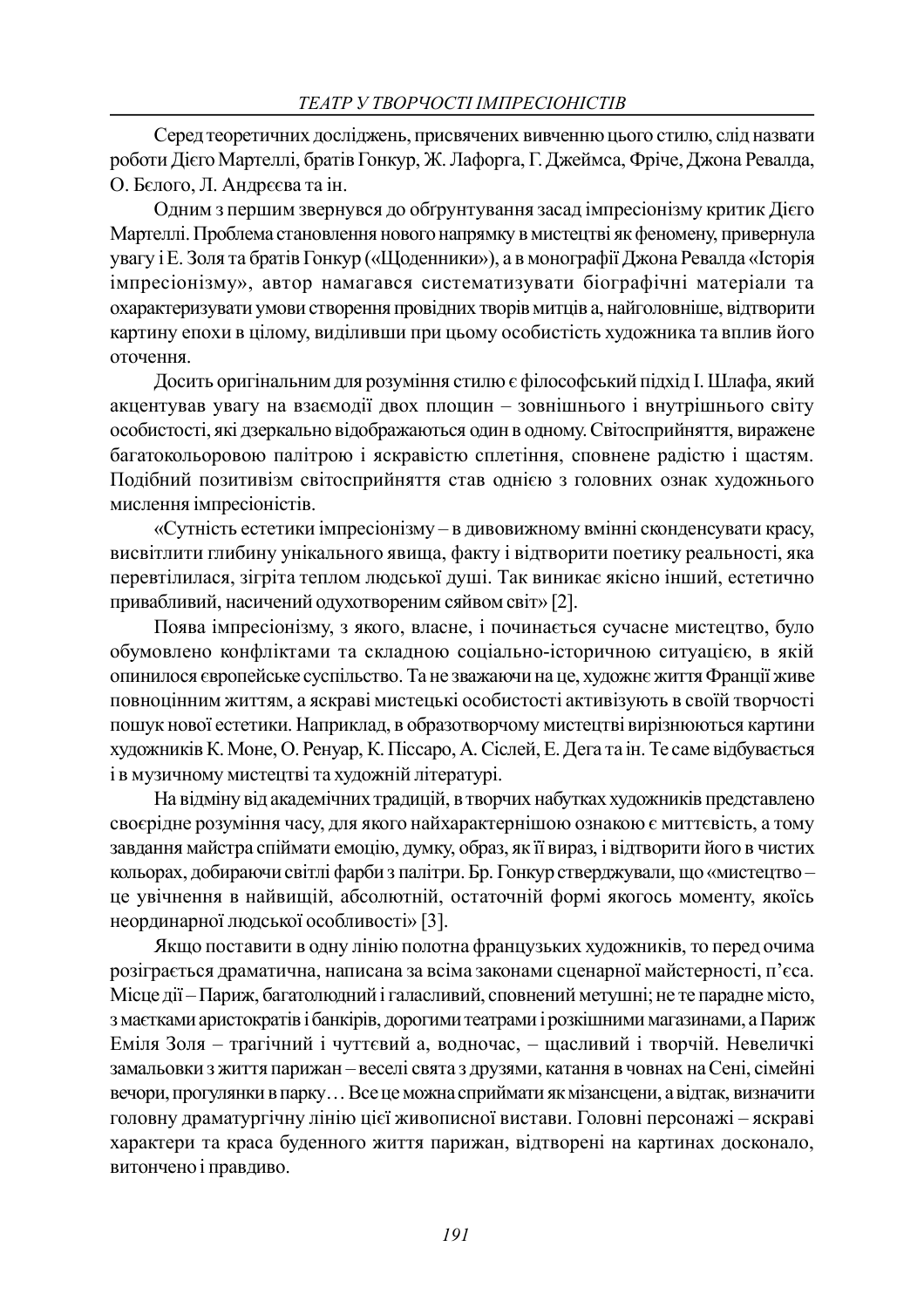Імпресіоністи посилили в мистецтві чуттєвість, яка склала згодом мистецьку основу експресіонізму. Відтак, емоційна палітра французьких художників не лише багатогранна, але й різниться витонченістю емоційних відтінків, які, насправді, вражають глядача. Те саме відбувається з ним і в театрі, коли на сцені розігрується вистава, а він (глядач) співпереживає, переймаючись побаченим. Відчути себе співучасником! – це принцип композиційної виразності мистецтва імпресіонізму.

Б. С. Мейлах, досліджуючи особливості художнього сприйняття, стверджував, що «зміст твору завжди протиставляється життєвому досвіду, пов'язується з асоціаціями, які притаманні суб'єкту сприйняття, та залежить від контексту соціального середовища, і від певної ситуації, в якій відбувається акт сприйняття» [4, с. 15].

Один з найяскравіших художників-імпресіоністів – Огюст Ренуар, занурювався в театральну атмосферу, де знаходив сюжети і теми для своїх картин. Наприклад, О. Ренуар написав три портрети актриси Жанни Самарі, зробивши перед тим багато ескізів і замальовок; Тулуз-Лотрек – епатажний портрет актриси Анрі Самарі, яка дебютувала на сцені театру Комеді Франсез у 1875 році в комедії «Тартюф» Ж.-Б. Мольєра, зігравши Доріну, а в п'єсах: «Міщанин у дворянстві» – Ніколь; «Мнимий хворий» – Туанетту; «Дон Жуан» – Шарлоту. І незважаючи на комедійні ролі другого плану, їй вдалося розкрити свій акторський талант, витончену артистичну природу характеру, що й надихнуло художника на створення картини.

Огюст Ренуар, працюючи над першим портретом Жанни Самарі у 1877 р., віддав перевагу рожевому та блакитному, відтінкам смарагдового і золотого, спалахам червоного – палітрі кольорів, які дозволили створити образ молодої дівчини, розумної і граціозної. Відтак, полотно заповнилося світлом і повітрям, життєдайним сонячним світлом. Ренуар, який ще ніколи не робив портрет з більшим задоволенням» [5], прагнув тим самим, виразити і своє кредо, в якому домінував життєствердний гуманізм.

Другий портрет актриси, художник завершив у 1878 році. При його перегляді створюється враження, ніби актриса Жанна Самарі виконує іншу роль у виставі, але не Мольєра, а художника О. Ренуара: вечірня сукня вражає білизною шовкової тканини, яка окреслює жіночу фігуру, а високі рукавички та стримані прикраси, як і постать – підкреслюють її шляхетність. Щоправда, зачіска кидається в очі – широкими штрихами пензля художник ненав'язливо, а все ж акцентує увагу, на її неохайності, порушуючи тим самим набуту урочистість.

Актриса, якою захоплюється Ренуар, відтоді грає ролі не на сцені театру, а в картинах художника – «Сніданок гребців», «Гойдалки», «Бал в Мулен де ла Галетт», в яких він розкрив талант не лише живописця, а й режисера, створивши ідеальні мізансцени для нових образів актриси.

У 1874 році художник напише одну з найвідоміших робіт – «В ложі», в якій змінилася концепція сприйняття театрального простору – актор і глядач стали рівноцінними партнерами, більше того тепер актор дивиться в залу, де розігрується вистава, тобто життя інтерпретується як театральна постановка, з власним сюжетом та персонажами.

Таке дзеркальне відображення сцени і залу притаманне і К. Мане. Сюжет картини «Бар в Фолі Берже» – творчий пік художника – розігрується у величезному дзеркалі, за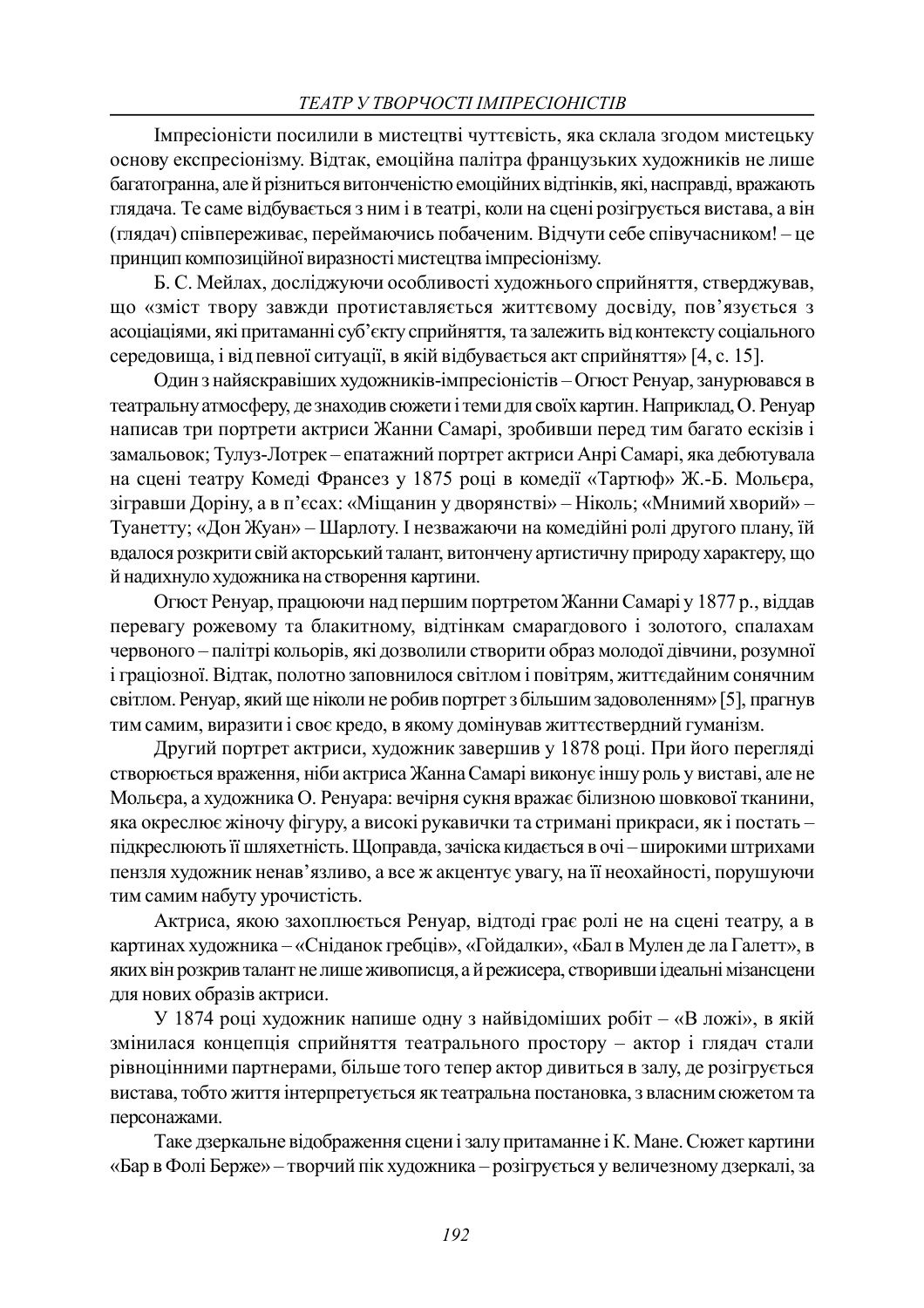спиною дівчини, що стоїть за стійкою бара. Вона ніби глядач, дивиться на велику сцену, заступаючи в полотні своєрідну панораму з життя Монмартру.

«В ложі» О. Ренуар також похизувався талантом режисера: пані в ложі, не помічає того, що відбувається на сцені, бо замислилася, а її лагідний погляд та легка посмішка, що торкнулася губ, дозволили глядачеві стати співучасником її таємниці. Поряд з нею сидить паризький денді, для якого театр – місце для світських інтриг і тому він прискіпливо вдивляється крізь скло бінокля в залу, сподіваючись знайти там інтригуючі та пікантні теми для розмови у світських салонах.

Багато робіт О. Ренуара – сцени з життя паризької богеми: «Сніданок гребців», «Бал в Мулен де ла Галетт», «Танок в Бужівалі», «Парасольки», в яких, хіба що, змінюються мізансцени веселої та щасливої театральної вистави.

Американська художниця-імпресіоністка Мері Кассат також причетна до теми театральної зали. Відома, наприклад, її картина «В ложі театру» (1882 р.).

Огюст Ренуар – художник, для якого образ людини залишився центральним, хоча інші представники імпресіонізму віддаляються від особистості, занурюючись в природу.

Найяскравіший приклад імпресіонізму – театральні сцени Едгара Дега, Художнику, який списував на полотно миттєвості з життя танцівниці або довколишнє середовище – балетні класи, театральні сцени, вар'єте тощо.

А. Ізергіна зауважила, що «гострий погляд цього дивовижного спостерігача і малювальника, спрямований на вивчення образу людини, багато чого відкриває в людині. А в роботах «Абсент» або «Сварка», Е. Дега ніби торкається психологічних колізій, виписуючи рухи танцівниць або відпрацьовані жести концертних співачок, він розвінчує брехливу красоту балетних феєрій і театральних видовищ» [6].

Театр, створений Дега, присутній в двох площинах і художник драматизує кожну з них: рожеві і блакитні балерини в картинах «Танцівниця на сцені», «Танцівниці в рожевому», «Балерини в блакитному», а на противагу – у картинах «Балетна школа», «Урок танцю», «В репетиційній залі», «В балетному класі», підіймає куліси і показує інший бік балетного життя, сповнений труднощами, важкою працею, втомою і розчарування.

Балерини на них вже не прекрасні сельфіди, а зморені жінки: на лаві розслабляються після багатогодинних репетицій; сутулячись, розминають ступні; вмиваючись нашвидкуруч, переодягаються в танцювальні пачки. Та й обличчя невеселі, а сліди втоми, підкреслив художник залишками макіяжу, що розмивався від поту. Таким чином, вічна тема закулісного життя театру знаходить в творчості Е. Дега нову інтерпретацію:

… Пляшите, красотой не обольщая модной,

Пленяйте мордочкой своей простонародной,

Чаруйте грацией с бесстыдством пополам,

Вы принесли в балет бульваров обаянье,

## Отвагу, новизну…[7].

Художник реалістично відтворює дійсність, характери і рухи, досягає раціональної композиції, вправно грає кольором. На противагу іншим, Е. Дега цікавиться людиною і всесвітом, що його оточує.